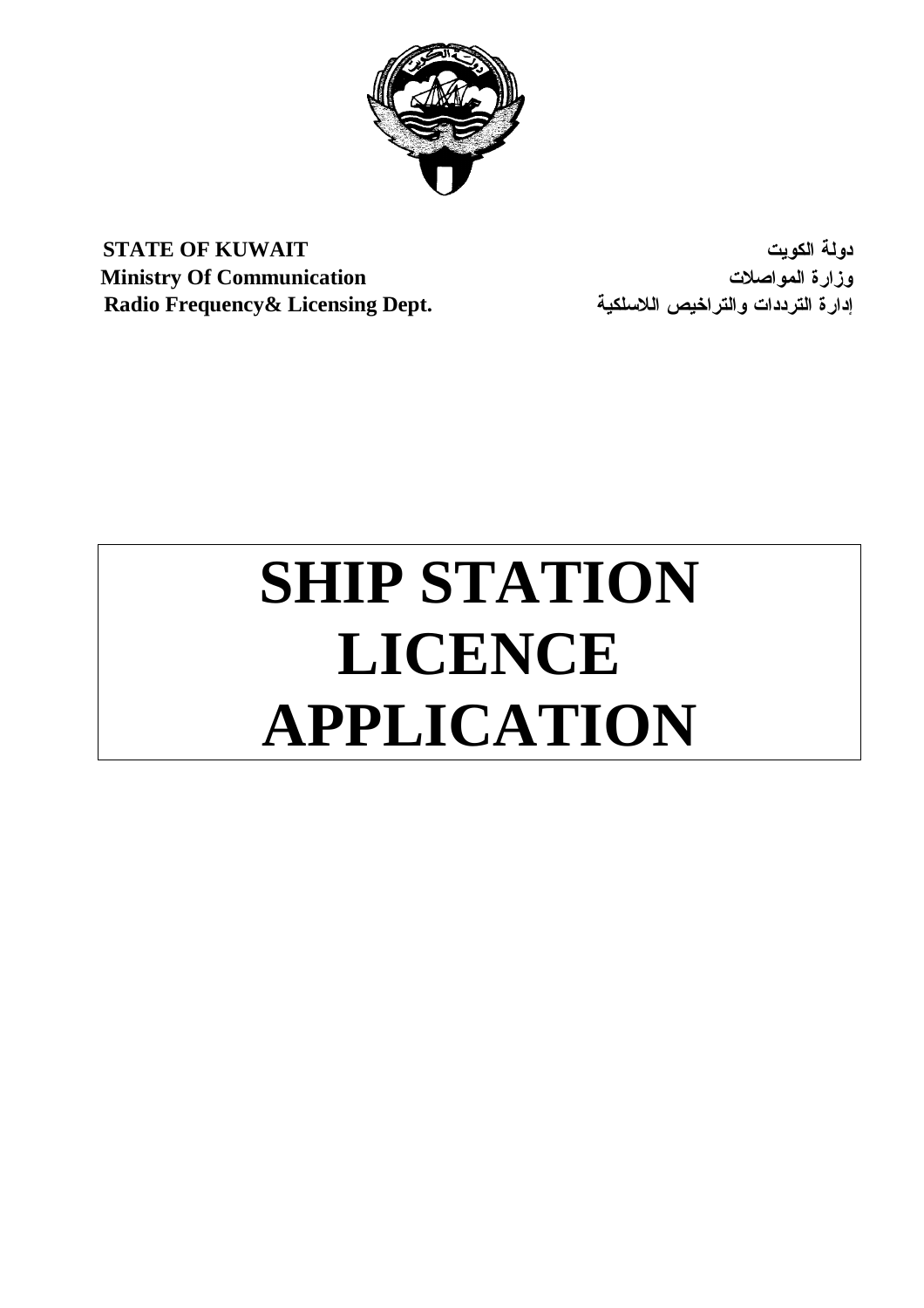#### **Applicant Ship Station Licence**

| <b>Applicant Name:</b>                        |                 |
|-----------------------------------------------|-----------------|
| Call Sign<br><b>Applied Licence:</b>          | <b>MMSI No.</b> |
| <b>Name of Owner or Legal Representative:</b> |                 |
| Civil ID $No.$ :                              |                 |
| <b>Address:</b>                               |                 |

#### **Particulars of Ship Station**

**Name of Ship : Official No. :** 

#### **Class of Ship ( General Classifications ) :**

| (FV) Ship of Fishing Fleet | (GV) Official Service Ship |
|----------------------------|----------------------------|
| (MM) Merchant Ship         | (NS) Military Ship         |
| (PL) Pleature Ship         | (SV) Rescue Ship           |
| (XX) Un Specified          |                            |

# **Class of Ship ( Individual Classification ) :**

| (Aux) Auxiliary Ship      | (Cgt) Coast-Guard           |
|---------------------------|-----------------------------|
| (Con) Container Ship      | (Cor) Corvette              |
| (Div) Ship used by divers | (Exp) Research Ship         |
| (Fbt) Ferry               | (Gen) General Cargo         |
| (Oil) Oil Tanker          | (Pa) Passenger Ship         |
| (Pbe) Livestock Carrier   | (Ph) Fishing Vessel         |
| (Rav) Supply Ship         | (Sau) Rescue Vessel         |
| (Srv) Patrol Ship         | (Tpg) Liquefied Gas Carrier |
| $\int Tug$ ) $Tug$        | $(yAT)$ Yacht               |
| (Xxx) Un Specified        |                             |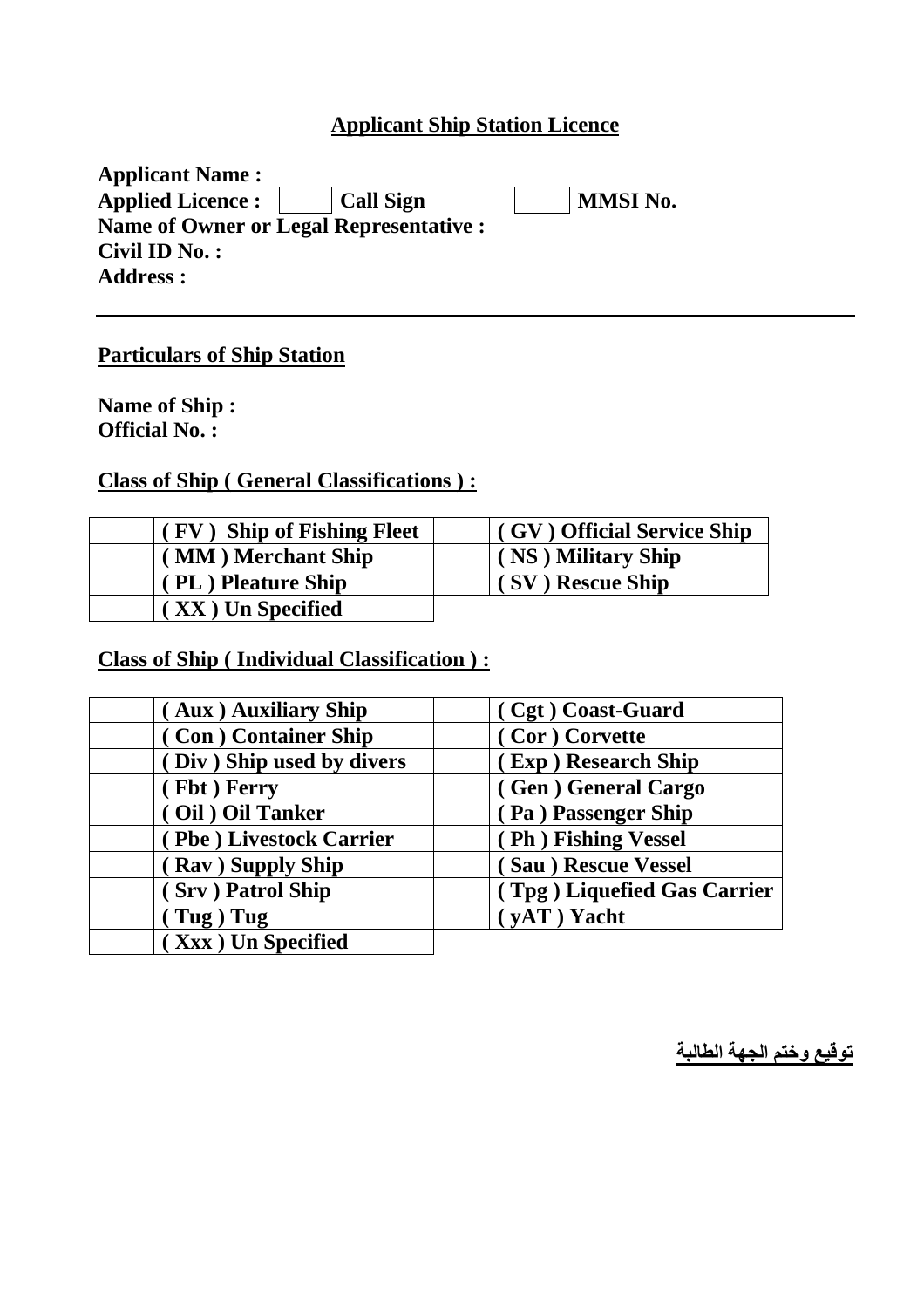#### **Nature of Ship :**

**The nature of service is expressed as follows :** 

**A ) Correspondence :** 

 **Classification as regards the type of international correspondence service maintained by one of the following symbols :**

| $\sigma$ (CO) Astation open to official correspondence exclusively.    |
|------------------------------------------------------------------------|
| (CP) Astation open to public correspondence.                           |
| (CR) Astation open to limited public correspondence.                   |
| (CV) Astation open exclusively to correspondence of<br>private agency. |
| (OT) Astation open exclusively to operational traffic of               |
| the service concerned.                                                 |

#### **B ) Terrestrial Services :**

 **Specific services effected by terrestrial stations indicated by one of the following symbols :** 

| $(C)$ Radiotelephone Calls.                  |  |
|----------------------------------------------|--|
| (D) Radiotelex Calls.                        |  |
| (O) OBS messages (voluntary observing ship). |  |
| (P) Facsimile Communications.                |  |
| $( R )$ Radiotelegrams.                      |  |

**C ) Satellite Services :** 

 **Services effected by means of satellite links indicated by the symbol .**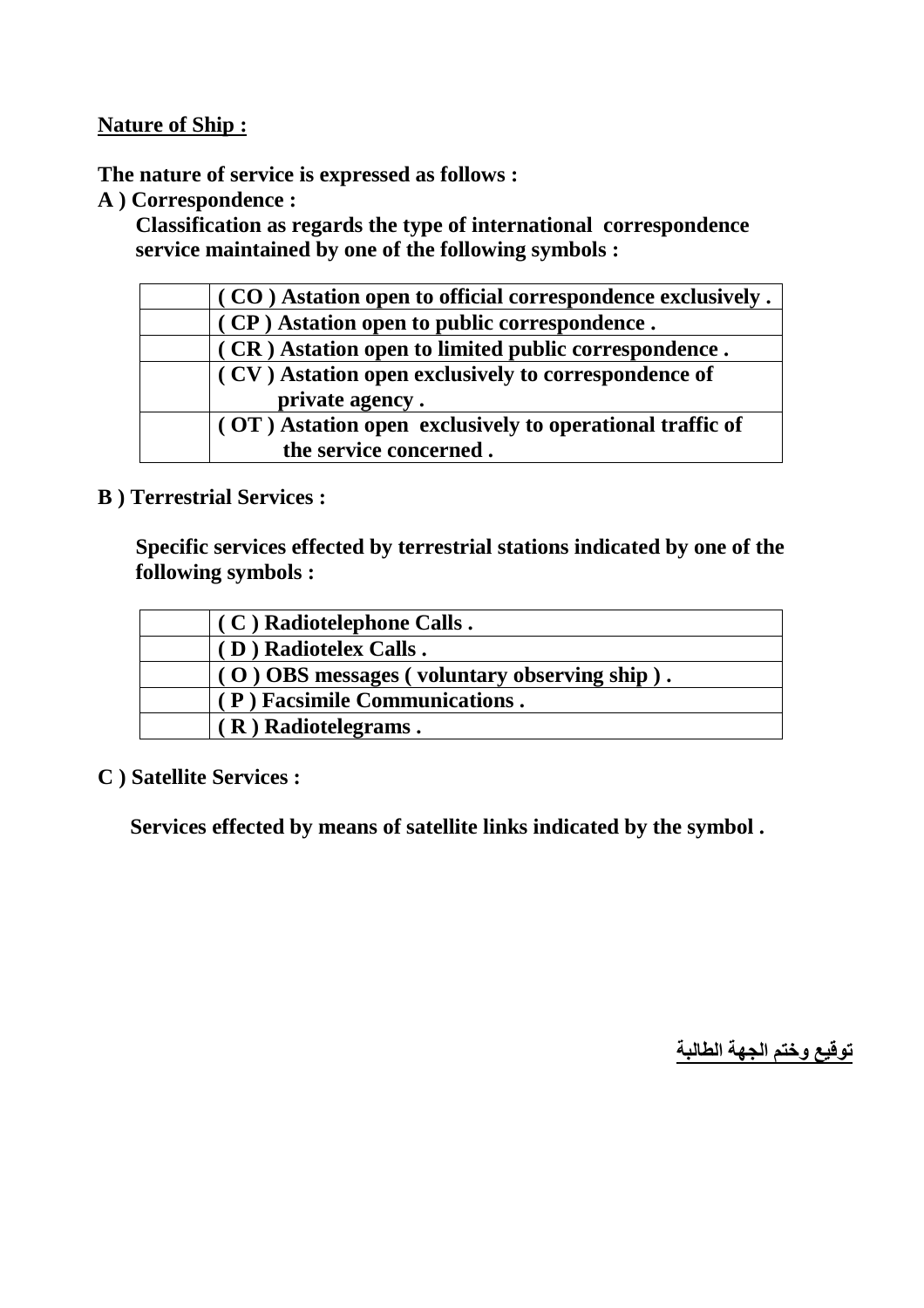#### **Hours of Service :**

| H <sub>24</sub> |
|-----------------|
| <b>H16</b>      |
| H <sub>8</sub>  |
| HX              |
| HJ              |
| <b>HN</b>       |

## **Radiotelegraph transmission frequency bands :**

| (S) Frequency bands used in the maritime mobile-satellite |            |  |  |  |  |
|-----------------------------------------------------------|------------|--|--|--|--|
| service.                                                  |            |  |  |  |  |
| $(W)$ Bands between $110 - 160$                           | <b>KHz</b> |  |  |  |  |
| $(X)$ Bands between $415 - 535$                           | <b>KHz</b> |  |  |  |  |
| $(Y)$ Bands between $1605 - 4000$                         | <b>KHz</b> |  |  |  |  |
| $(Z)$ Bands between $4000 - 27500$ MHz                    |            |  |  |  |  |

#### **Radiotelephone transmission frequency bands :**

| (S) Frequency bands used in the maritime mobile-satellite<br>service. |            |  |  |  |  |
|-----------------------------------------------------------------------|------------|--|--|--|--|
| $(T)$ Bands between $1605 - 4000$ KHz                                 |            |  |  |  |  |
| $(U)$ Bands between $4000 - 27500$ KHz                                |            |  |  |  |  |
| $(V)$ Bands between $156 - 174$                                       | <b>MHz</b> |  |  |  |  |